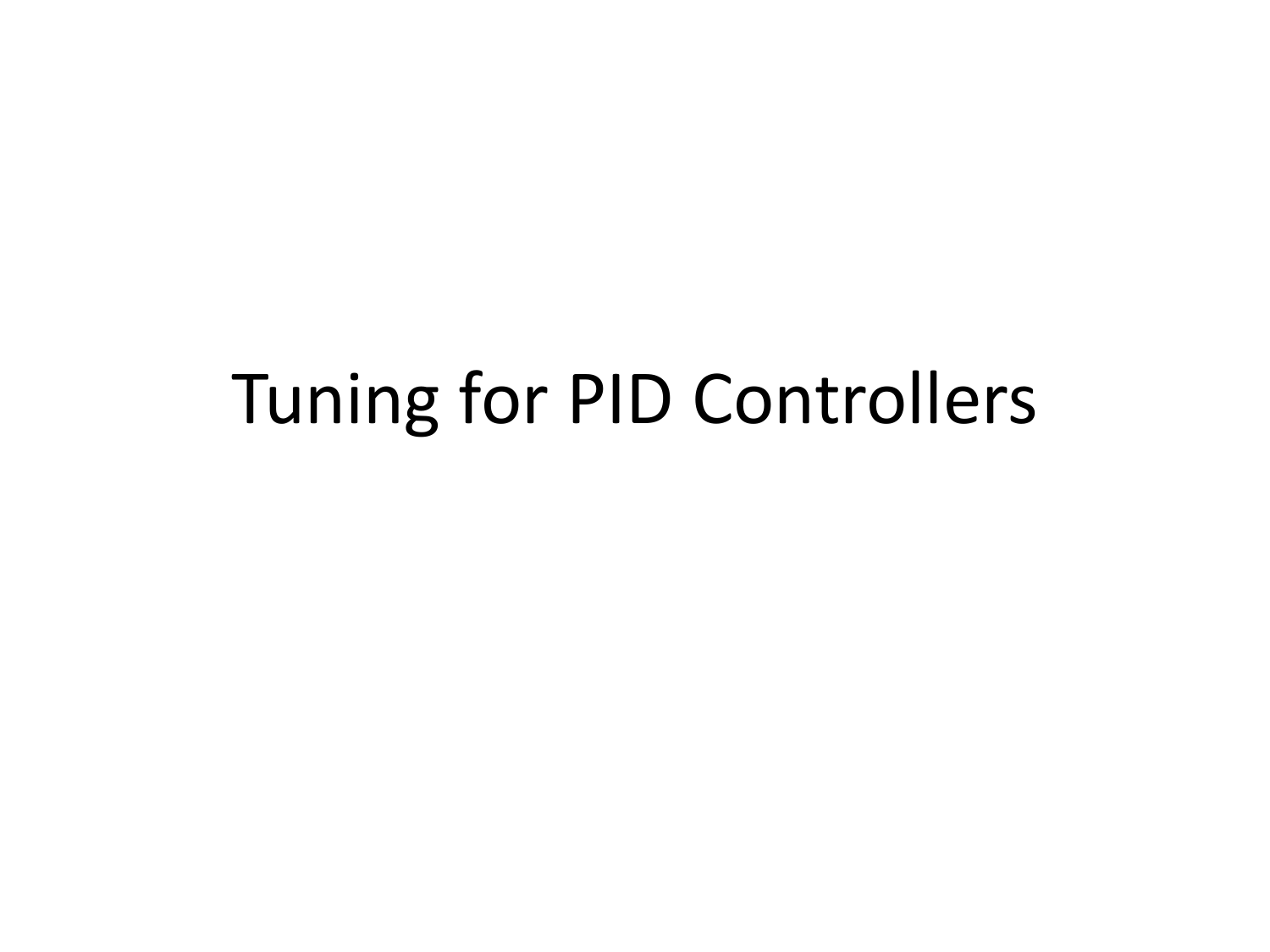### PID Controllers

- PID Controllers are everywhere! Due to its simplicity and excellent, if not optimal, performance in many applications,
- PID controllers are used in more than 95% of closed-loop industrial processes.
- Can be tuned by operators without extensive background in Controls, unlike many other modern controllers (Full State Feedback) that are much more complex but often provide only slight improvement.

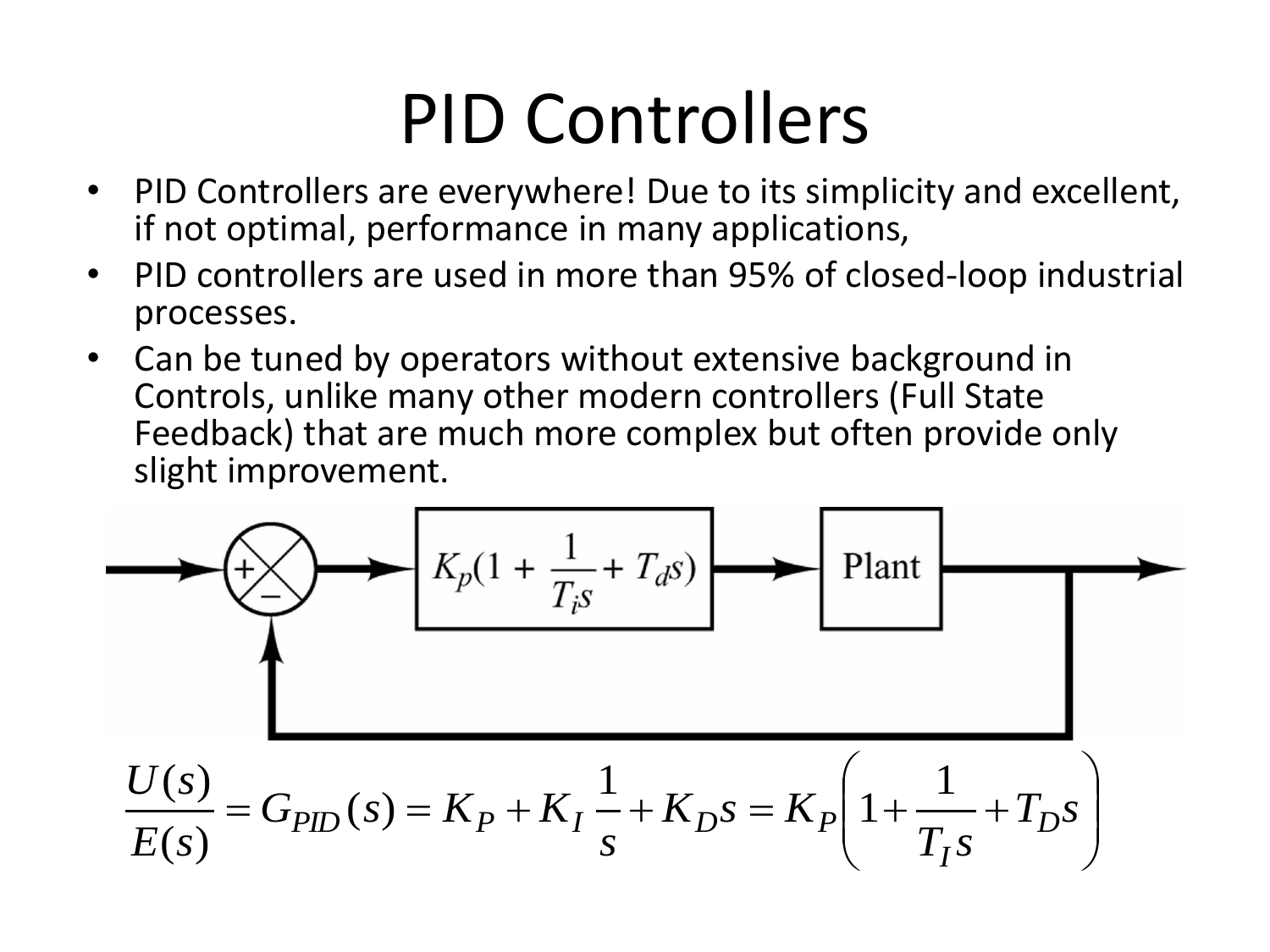# Tuning a PID Controller

- System model is required for techniques we have studied (Root Locus, Bode Plots)
- System models may be determined using system identification techniques, such measuring output for an impulse or step input.
- Traditional control design methods are less appropriate if the system is unknown;
- Most PID controllers are tuned on-site due to machine and process variations. The theoretical calculations for an initial setting of PID parameters can be by-passed using a few tuning rules.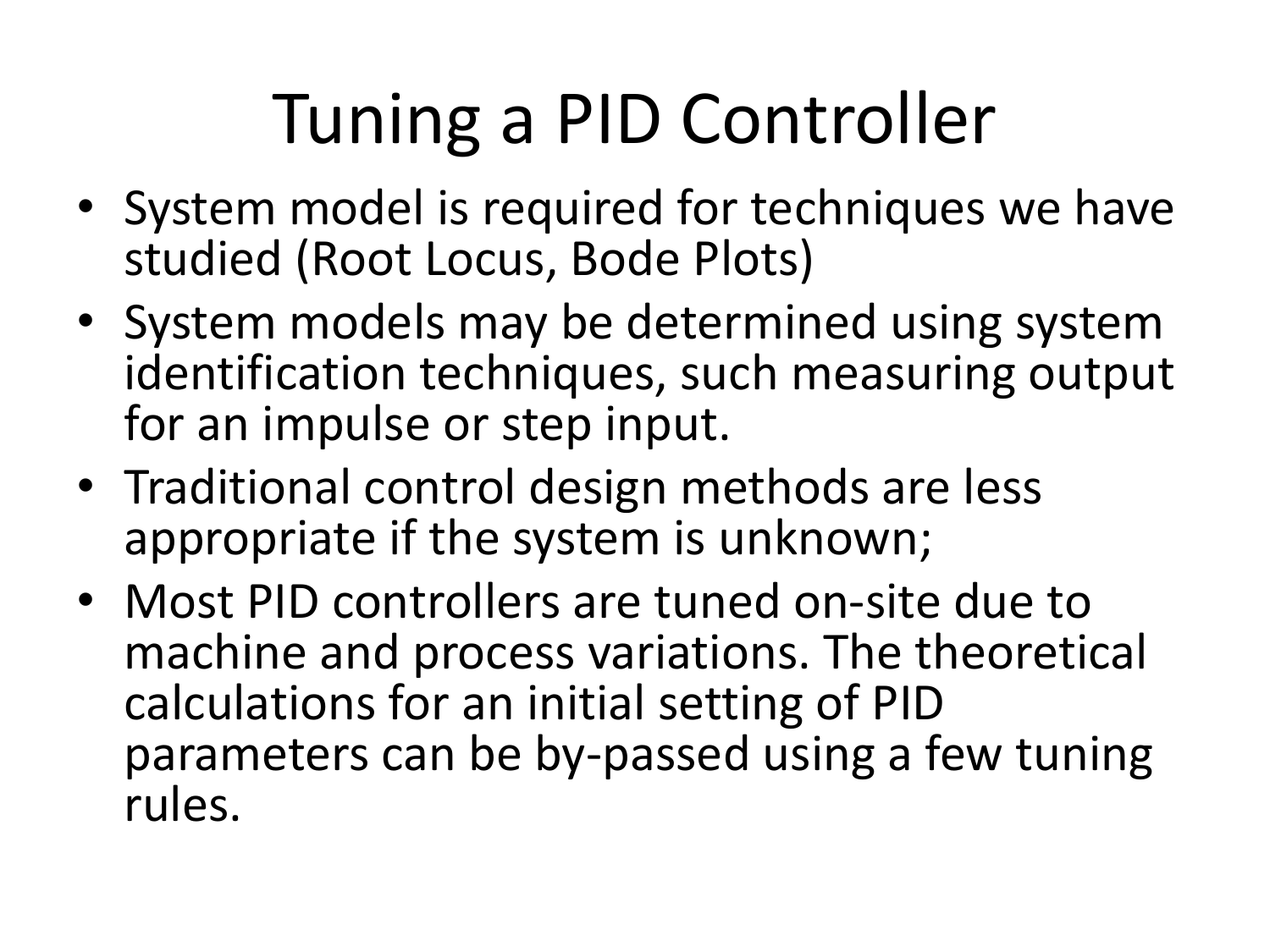## How do the PID parameters affect system dynamics?

**4 major characteristics of the closed-loop step response.** 

- **1. Rise Time**: the time it takes for the plant output y to rise beyond 90% of the desired level for the first time.
- **2. Overshoot**: how much the the peak level is higher than the steady state, normalized against the steady state.
- 3. **Settling Time**: the time it takes for the system to converge to its steady state.
- **4. Steady-state Error**: the difference between the steadystate output and the desired output.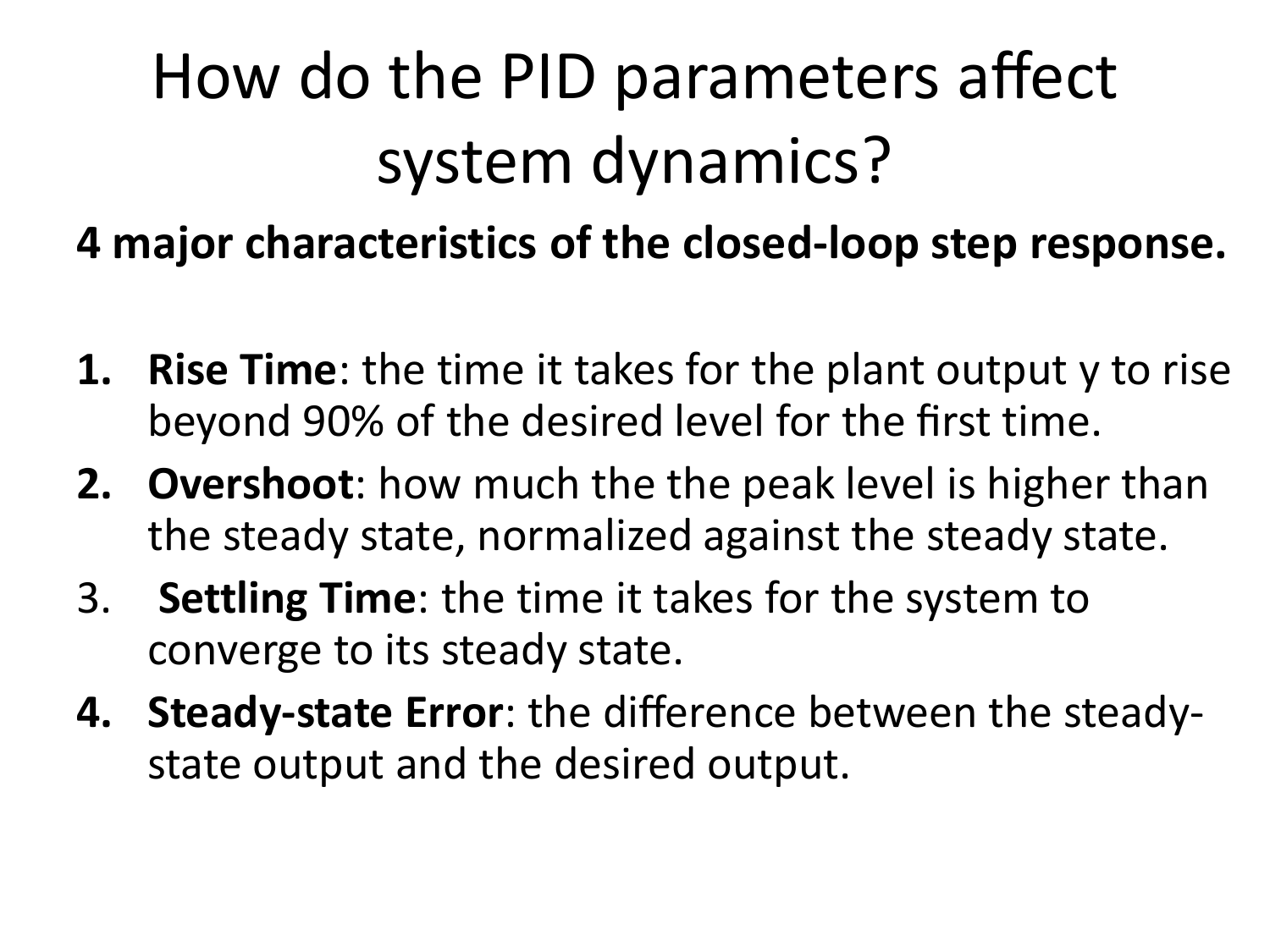How do the PID parameters affect system dynamics?  $U(s) = G_{PID}(s)E(s) = \left(K_P + K_I \frac{1}{s} + K_D s\right)E(s)$ 

The effects of increasing each of the controller parameters  $K_P$ ,  $K_I$  and  $K_D$  can be summarized as

| Response |          |          | Rise Time   Overshoot   Settling Time   S-S Error |           |
|----------|----------|----------|---------------------------------------------------|-----------|
| Kр       | Decrease | Increase |                                                   | Decrease  |
| ĸ,       | Decrease | Increase | Increase                                          | Eliminate |
| nл       | NT       | Decrease | Decrease                                          | N L       |

NT: No definite trend. Minor change.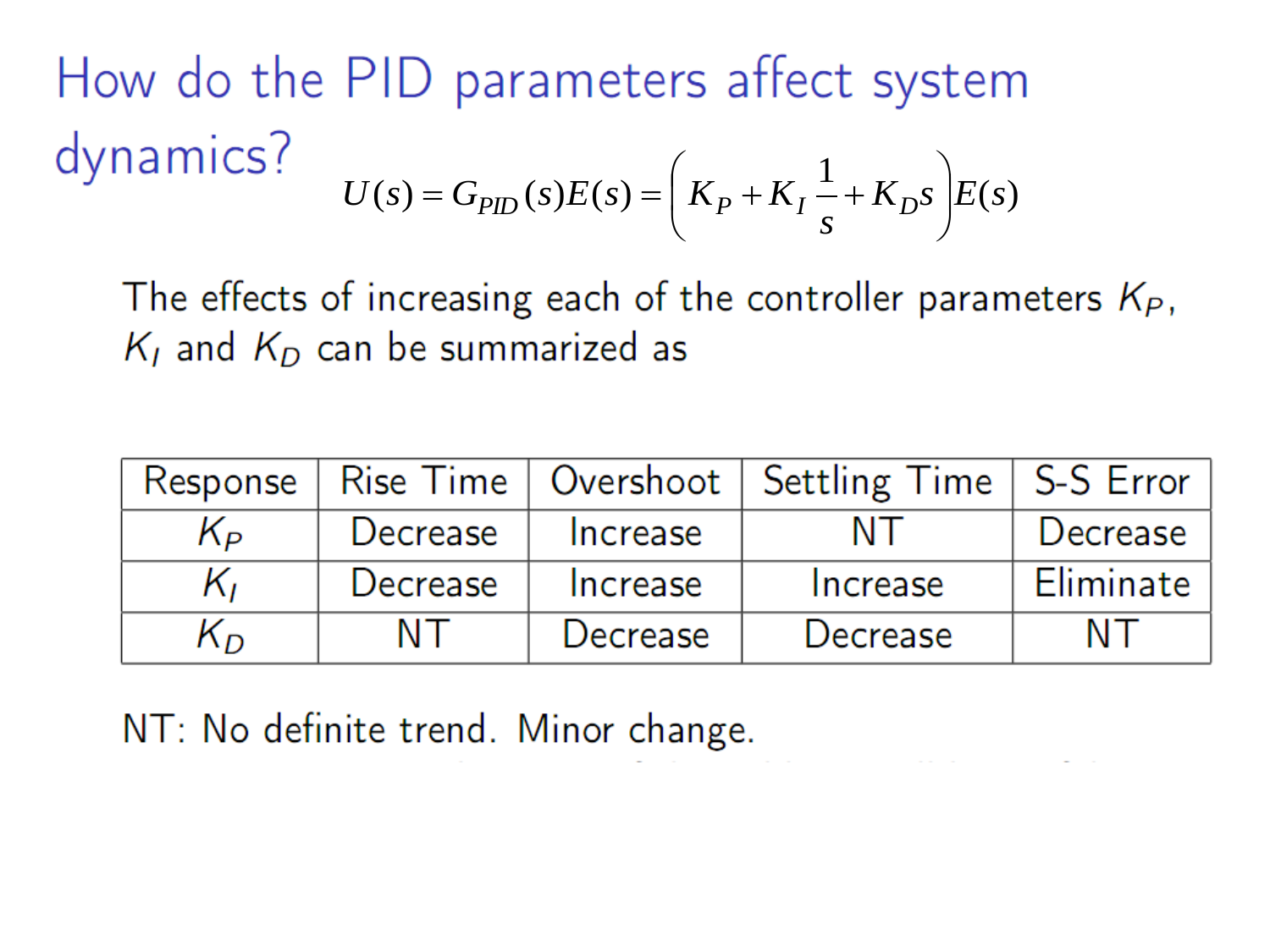#### How do we use the table?

Typical steps for designing a PID controller are

- 1. Determine what characteristics of the system needs to be improved.
- 2. Use  $K_P$  to decrease the rise time.
- 3. Use  $K<sub>D</sub>$  to reduce the overshoot and settling time.
- 4. Use  $K_i$  to eliminate the steady-state error.

This works in many cases, but what would be a good starting point? What if the first parameters we choose are totally crappy? Can we find a good set of initial parameters easily and quickly?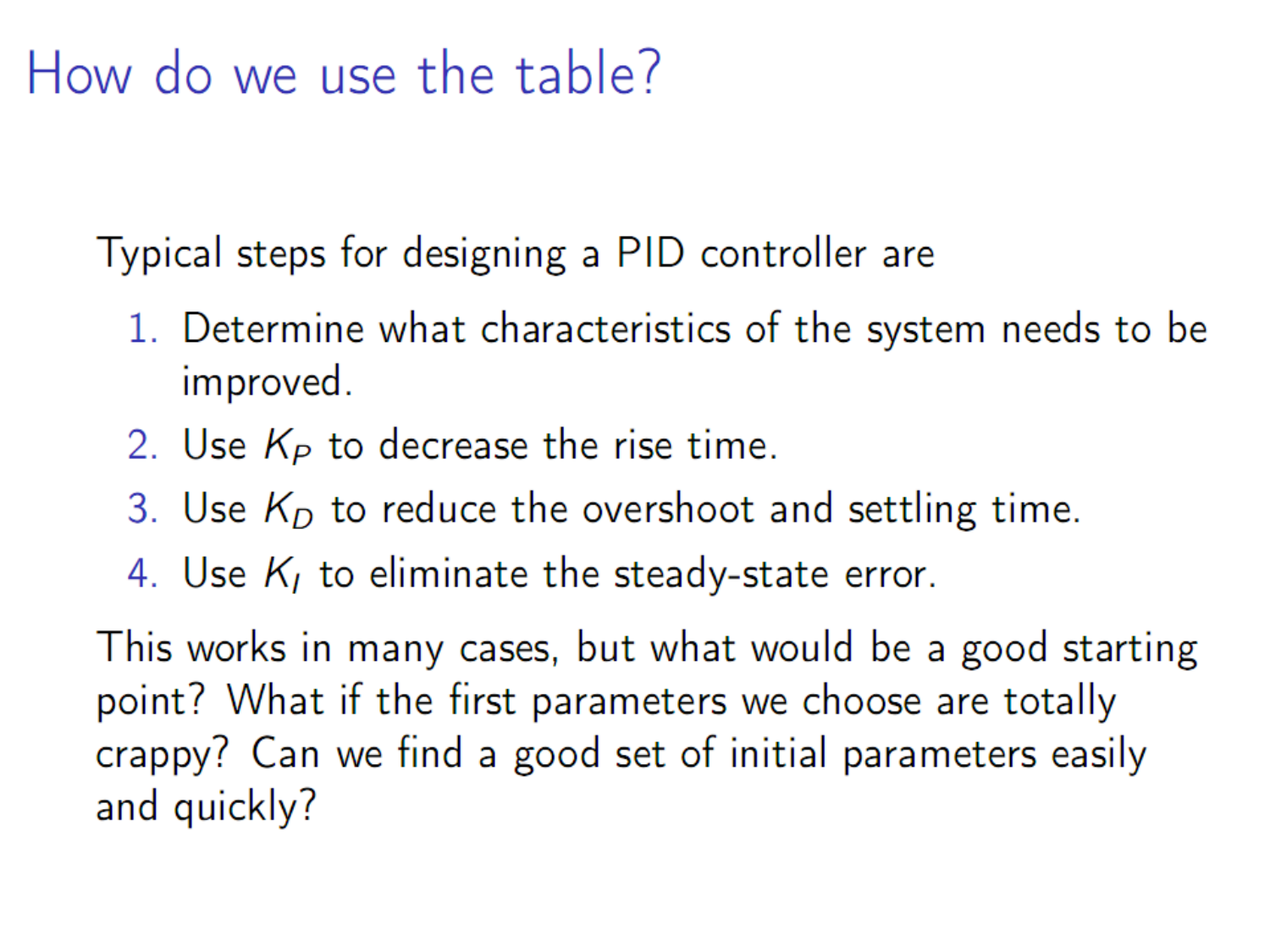#### The Ziegler-Nichols tuning rule to the rescue

Ziegler and Nichols conducted numerous experiments and proposed rules for determining values of  $K_P$ ,  $K_I$  and  $K_D$  based on the transient step response of a plant.

They proposed more than one methods, but we will limit ourselves to what's known as the first method of Ziegler-Nichols in this tutorial. It applies to plants with neither integrators nor dominant complex-conjugate poles, whose unit-step response resemble an S-shaped curve with no overshoot. This S-shaped curve is called the reaction curve.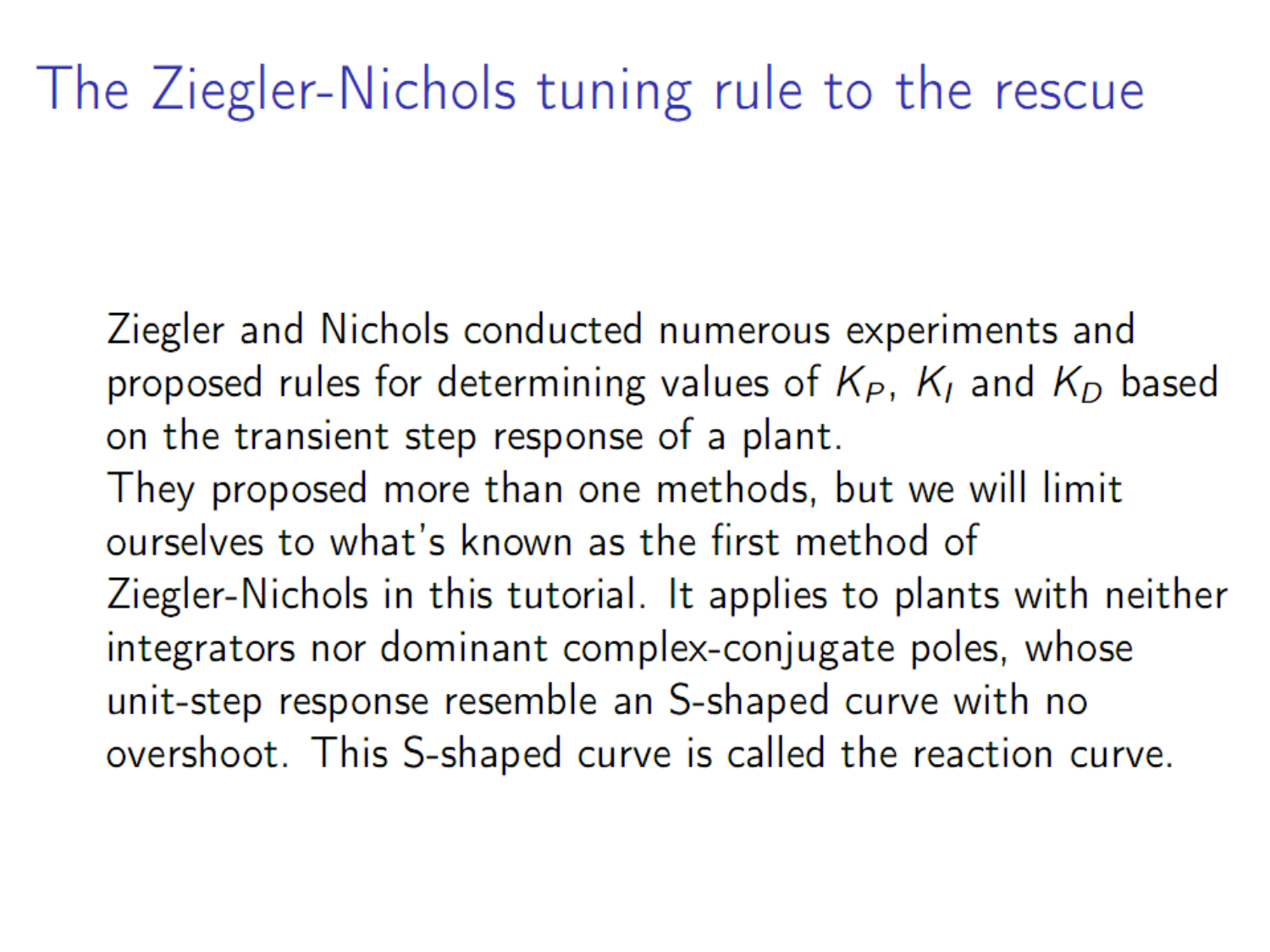## Ziegler–Nichols Tuning 1st Method S-shaped Step Input Response Curve



• The S-shaped reaction curve can be characterized by two constants, delay time *L* and time constant *T*, which are determined by drawing a tangent line at the inflection point of the curve and finding the intersections of the tangent line with the time axis and the steady-state level line.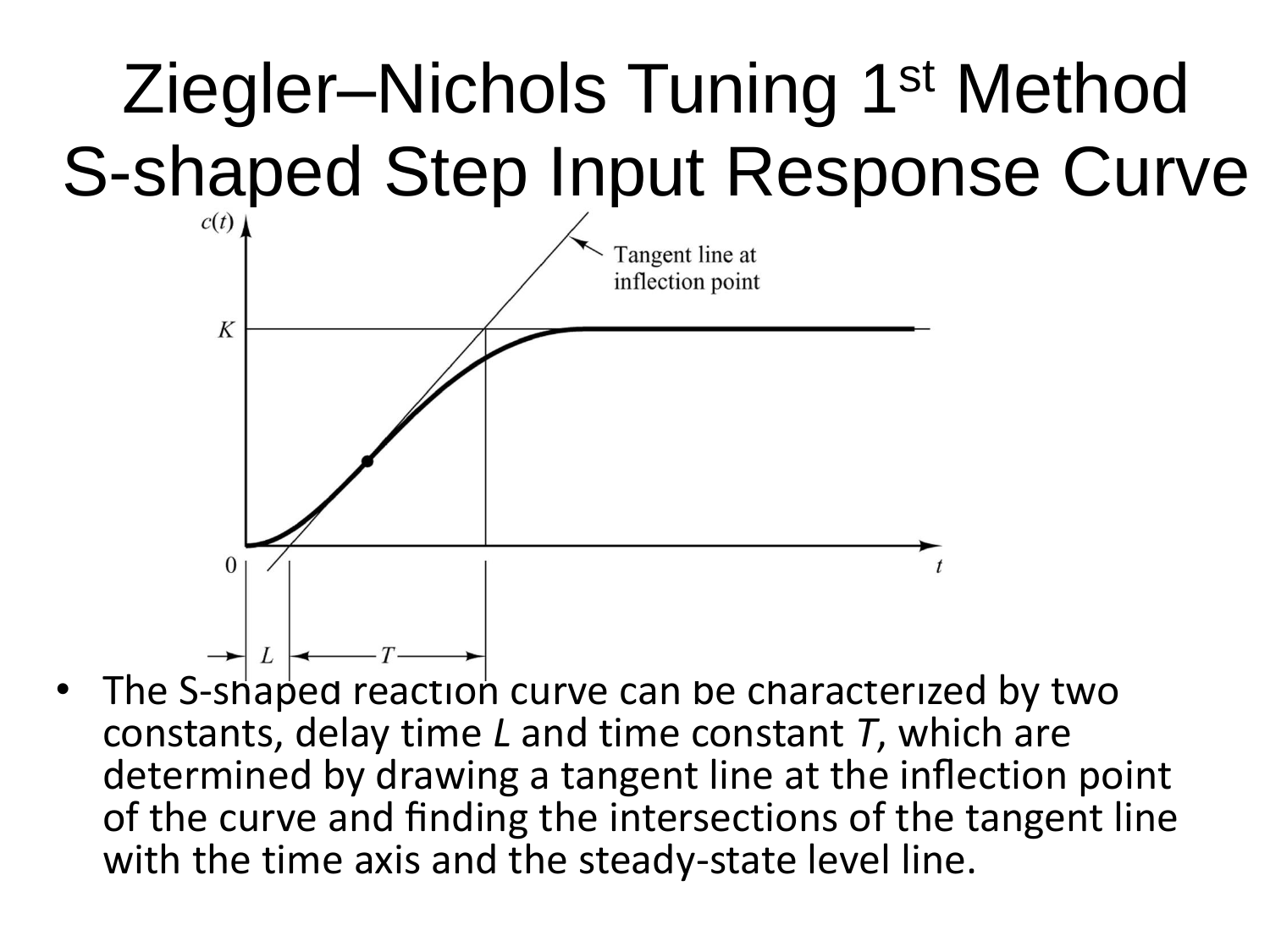### Ziegler–Nichols Tuning Rule Based on Step Response of Plant (First Method)

| Type of<br>Controller | $K_p$ |          | $T_d$  |
|-----------------------|-------|----------|--------|
|                       |       | $\infty$ |        |
| PI                    | 0.9   | 0.3      |        |
| PID                   |       | 2L       | $0.5L$ |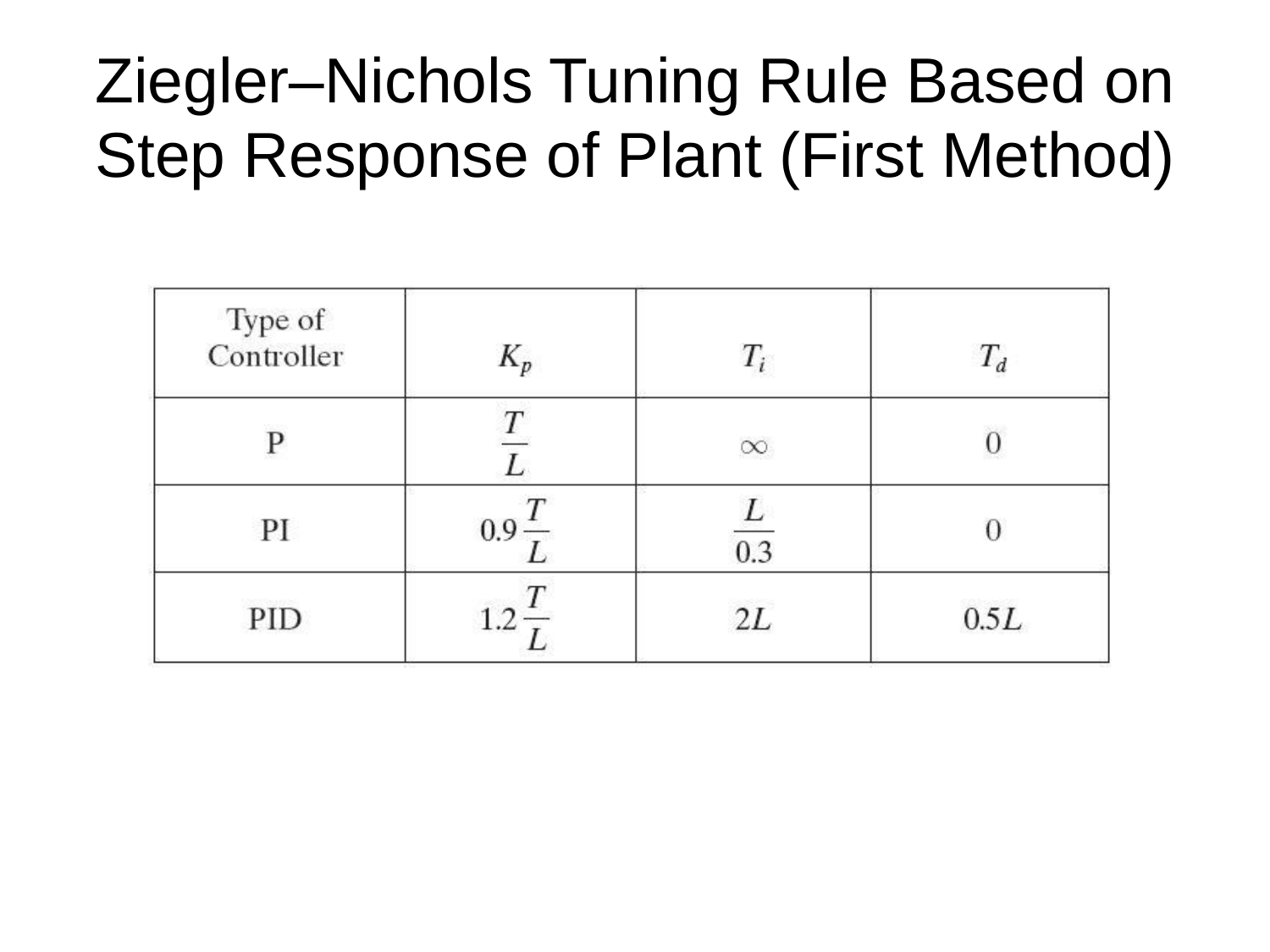## Ziegler–Nichols Tuning, Second Method

- Start with Closed-loop system with a proportional controller.
- Begin with a low value of gain,  $K_P$
- Potential of this method to go unstable or cause damage.

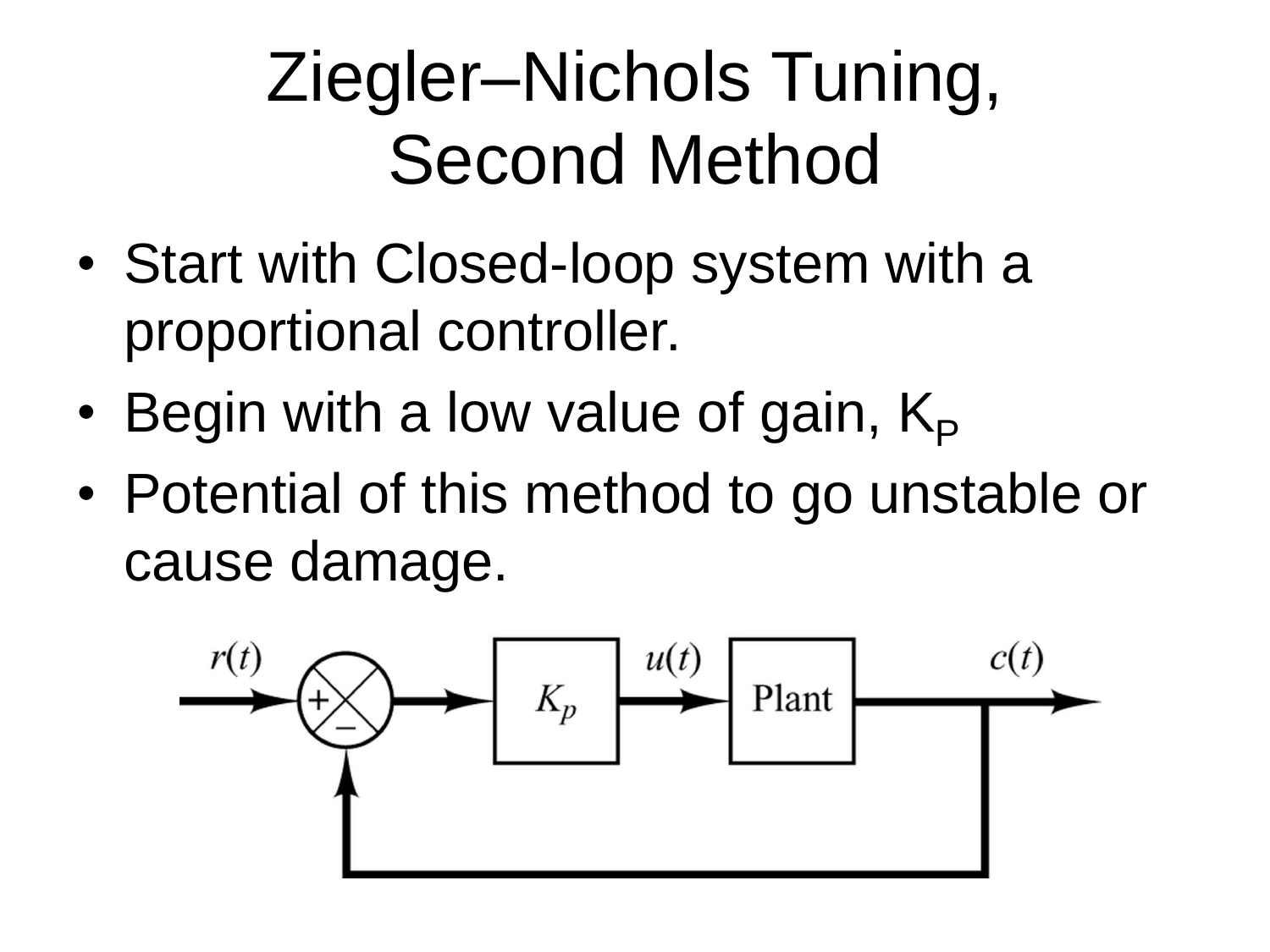#### Ziegler–Nichols Tuning, Second Method

- Begin with a low/zero value of gain  $K_{\rm P}$
- Increase until a steady-state oscillation occurs, note this gain as  $K_{cr}$

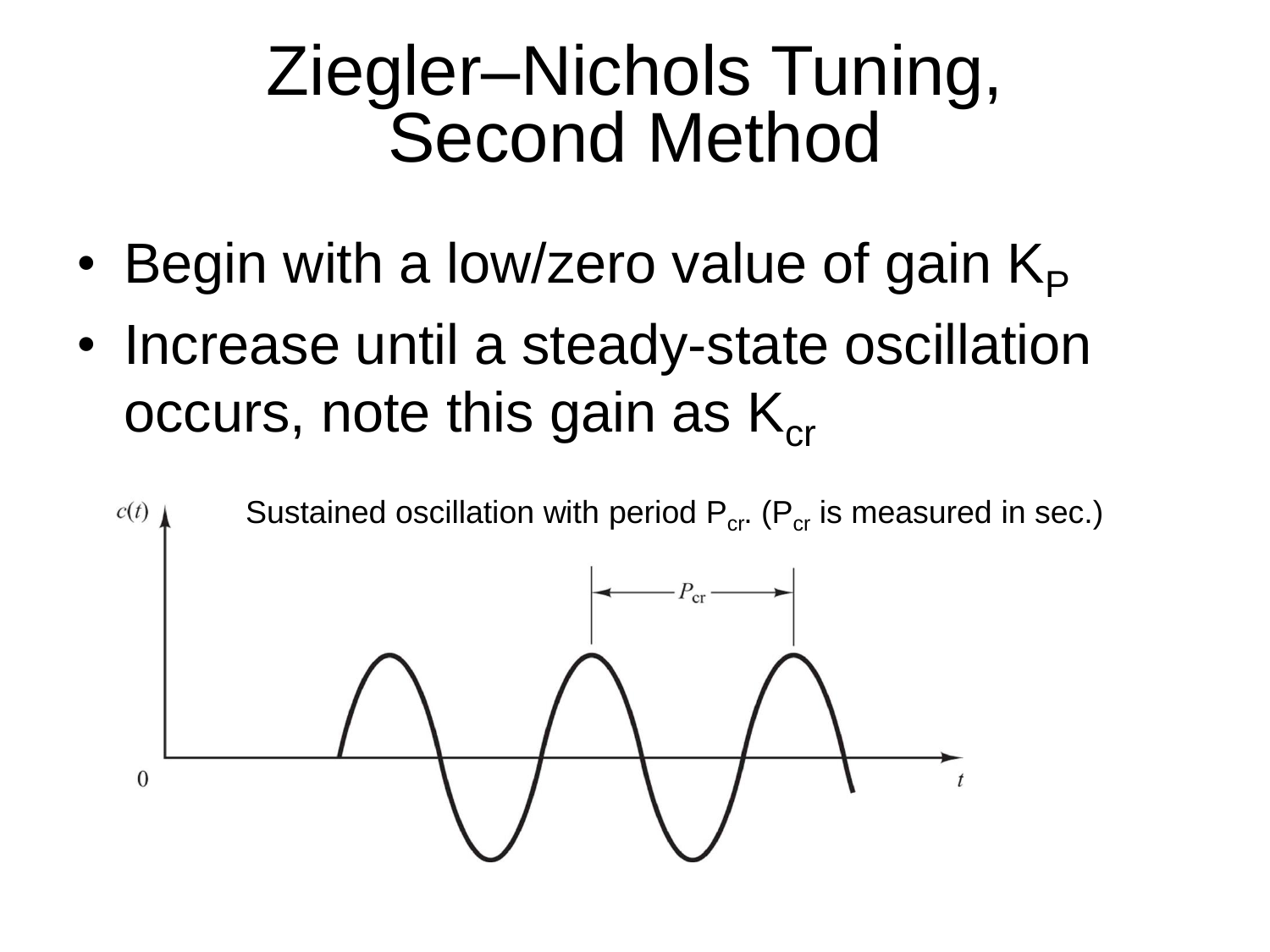### Ziegler–Nichols Tuning, Second Method

• Gain estimator chart

| Type of<br>Controller | $K_p$        | $T_i$                  | $T_d$         |
|-----------------------|--------------|------------------------|---------------|
| P                     | $0.5K_{cr}$  | $\infty$               |               |
| PI                    | $0.45K_{cr}$ | $\frac{1}{1.2} P_{cr}$ |               |
| PID                   | $0.6K_{cr}$  | $0.5P_{cr}$            | $0.125P_{cr}$ |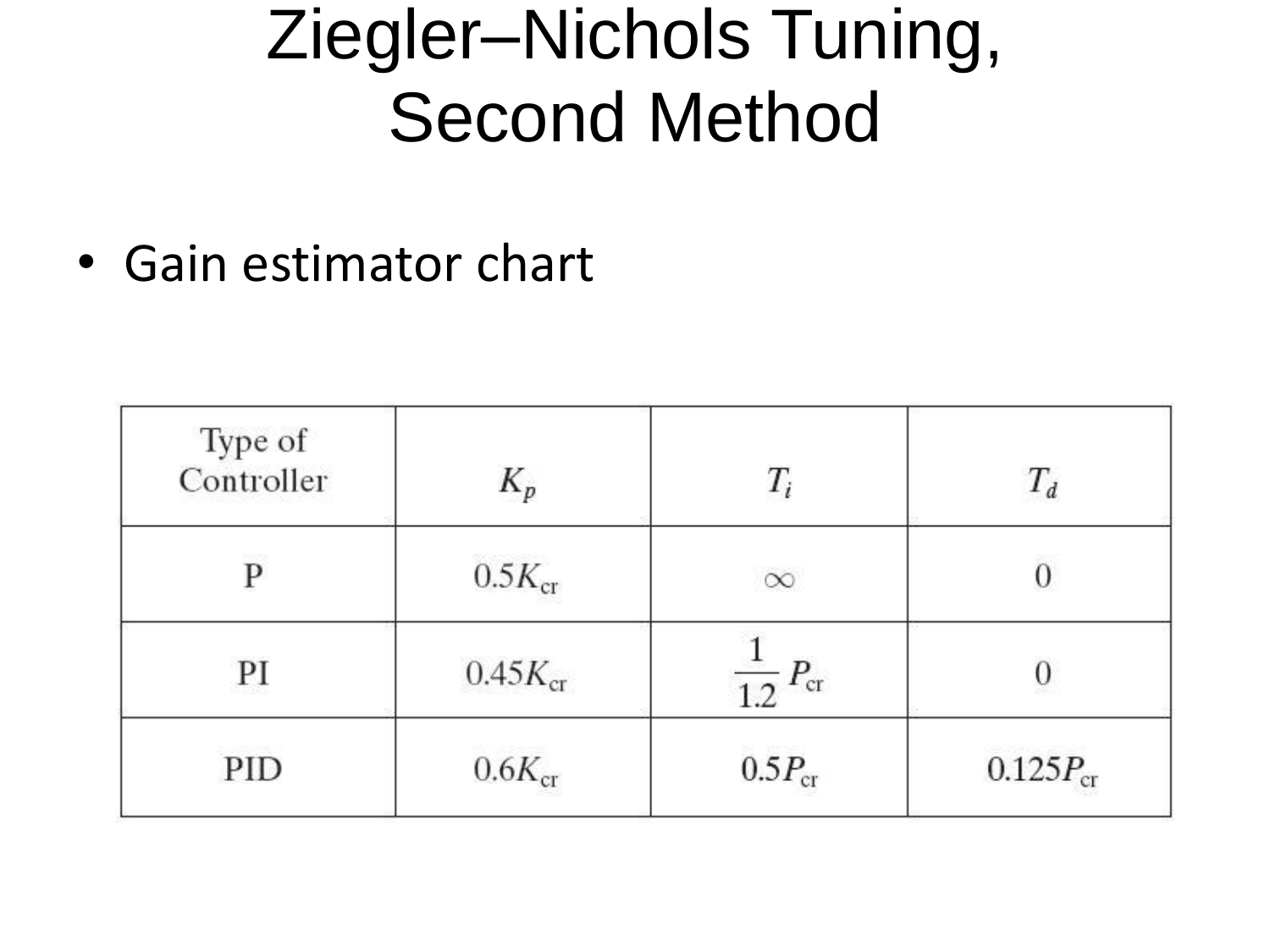# Ziegler-Nichols Tuning Method

- Ziegler-Nichols tuning method to determine an **initial/estimated** set of working PID parameters for an unknown system
- Usually included with industrial process controllers and motor controllers as part of the set-up utilities
	- Some controllers have additional autotune routines.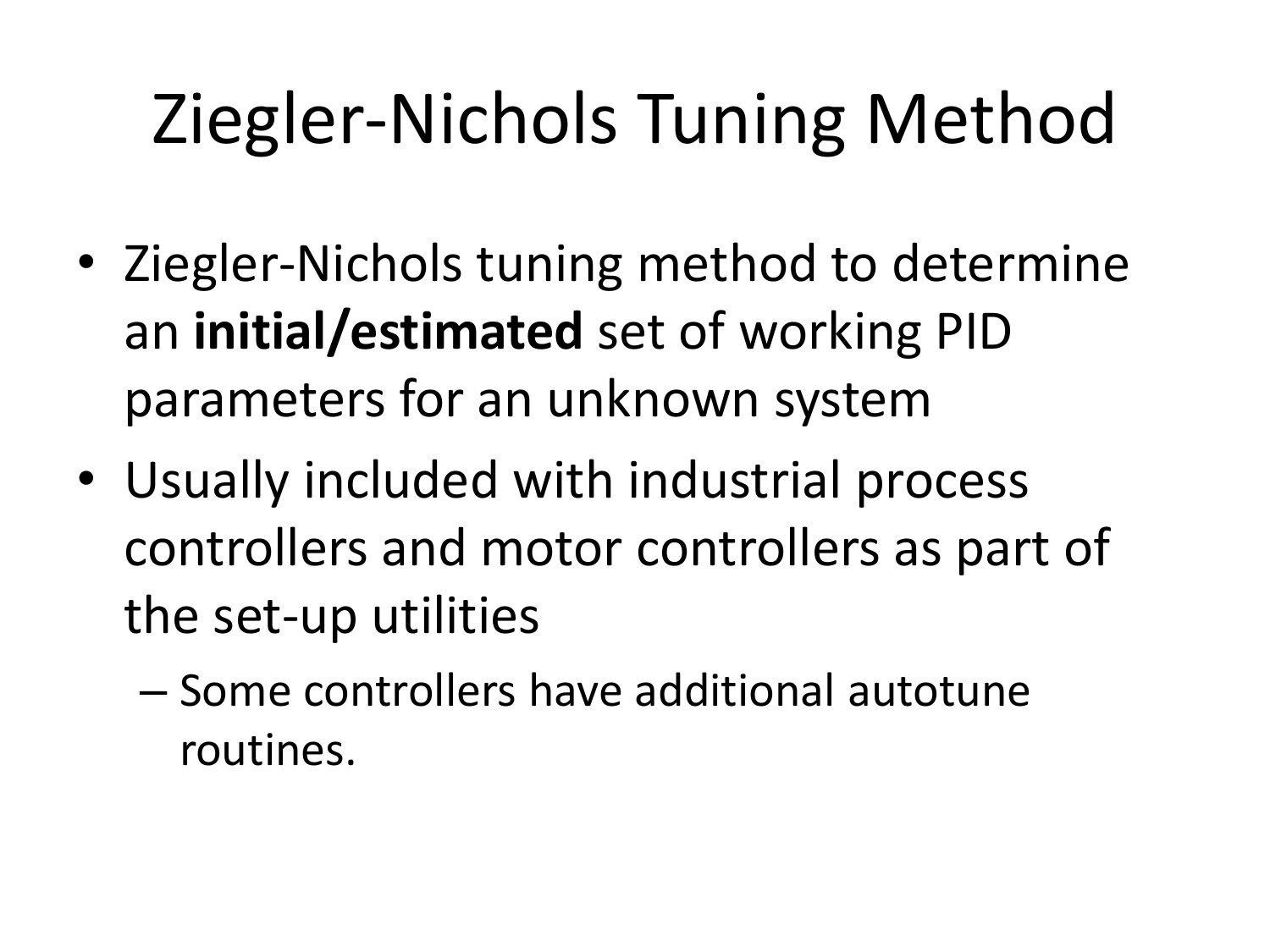# Ziegler-Nichols Tuning Method

- These parameters will typically give you a response with an overshoot on the order of 25% with a good settling time.
- We may then start fine-tuning the controller using the basic rules that relate each parameter to the response characteristics, as noted earlier.